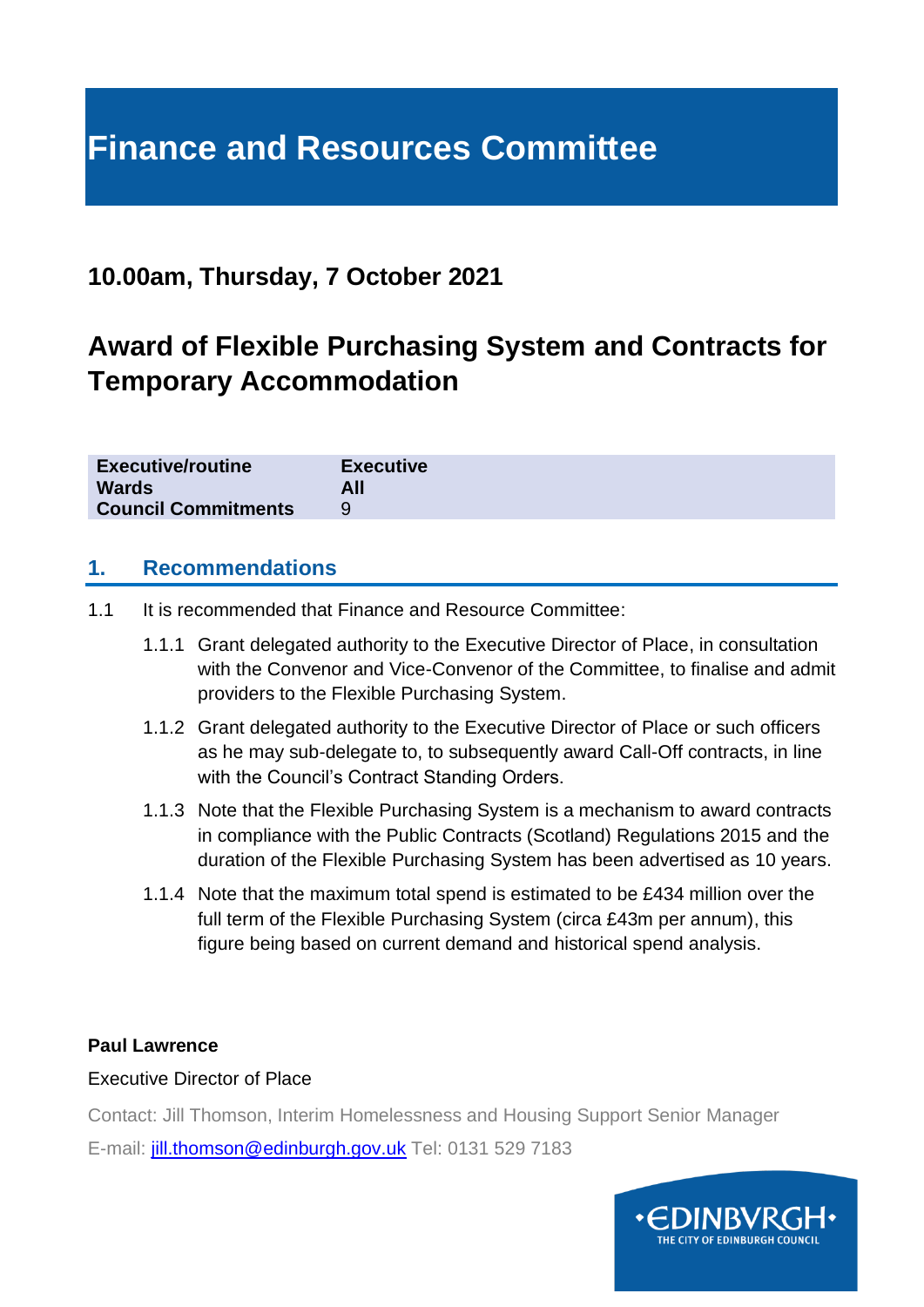# **Report**

# **Award of Contract for Temporary Accommodation and Associated Services, Flexible Purchasing System**

# **2. Executive Summary**

- 2.1 The City of Edinburgh Council has a legal statutory duty under the Housing (Scotland) Act 1987 to provide temporary accommodation to people who are homeless or face homelessness.
- 2.2 The nature of Edinburgh's housing market poses significant challenges to providing temporary accommodation within Edinburgh, particularly as the demand for temporary accommodation is easily influenced by changes to the political, legal, economic and social landscape.
- 2.3 Increasing demand, combined with emergent need and lack of contractual flexibility can lead to; non-compliant spot purchasing, increased cost, 'unsuitable' accommodation and residents being placed in accommodation which is not suited to their support needs.
- 2.4 The establishment of the Flexible Purchasing System aims to alleviate those challenges by allowing the Council to react to changes in demand through increasing capacity quickly, compliantly and with a focus on needs of the residents and value for money.
- 2.5 The Flexible Purchasing System will align to the Council's Rapid Rehousing Transition Plan (RRTP) and The Homeless Persons (Unsuitable Accommodation) (Scotland) Order 2020 (the Unsuitable Accommodation Order).
- 2.6 Delegated Authority is being sought to finalise and admit providers to the Flexible Purchasing System since supplier due diligence is still ongoing and may not be complete in advance of this meeting of the Committee. Delaying approval until the December meeting of the Committee will impact on the Council's ability to capitalise on additional potential capacity that the Flexible Purchasing System will offer.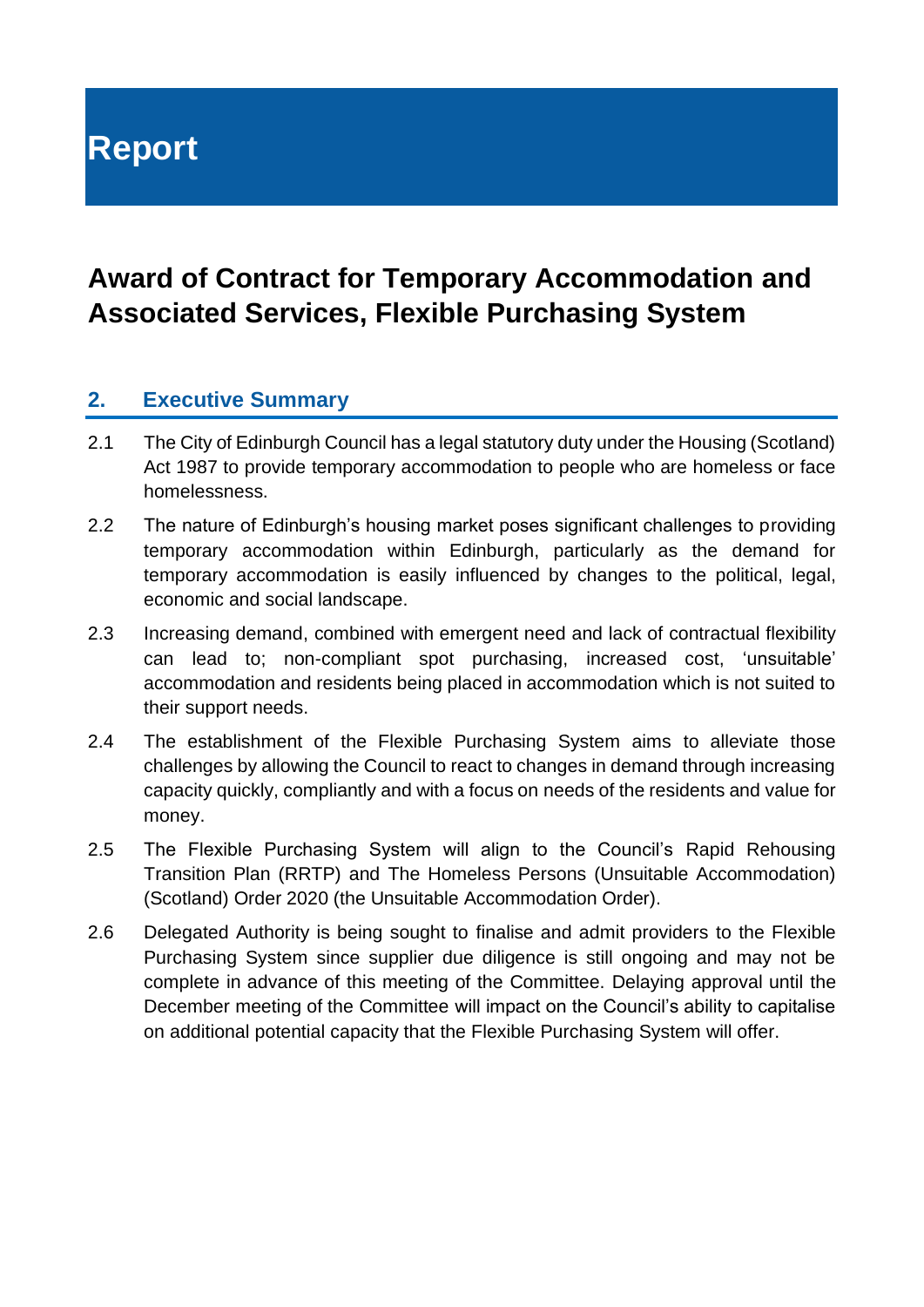# **3. Background**

- 3.1 The City of Edinburgh Council has a legal statutory duty under the Housing (Scotland) Act 1987 to provide temporary accommodation to people who are homeless or face homelessness.
- 3.2 Additionally, The Homeless Persons (Unsuitable Accommodation) (Scotland) Order 2020, aims to improve temporary accommodation standards, however, it also renders a percentage of Edinburgh's current temporary accommodation unsuitable due to the size and makeup of the accommodation.
- 3.3 The Council currently has several different temporary accommodation contracts, however due to the fast paced, ever changing landscape of temporary accommodation, demand has outstripped the contracted supply. This has left the Council's current provision unsustainable due to a lack of capacity, accommodation proportionate to support needs and contractual flexibility.

#### **3.4 Lack of Capacity**

- 3.4.1 The Council currently has approximately 1100 contracted beds across all forms of accommodation which are continually at full capacity, additionally circa 850 beds are currently being secured via spot purchasing in order to meet demand.
- 3.4.2 The financial cost associated with non-compliant spot purchasing have a significant impact on the Council's overall budget.

#### **3.5 Lack of Accommodation proportionate to Support Needs**

- 3.5.1 A key objective of the RRTP is 'where temporary accommodation is required, this will meet the needs of the household'.
- 3.5.2 Due to capacity issues, securing accommodation which is proportionate to resident's support needs is even more challenging, which can cause limitations on employment opportunities or caring responsibilities.

#### **4. Main report**

- 4.1 Commercial and Procurement Services (CPS) have been working with key officers within Homelessness and Housing Support on a procurement process to establish a Temporary Accommodation & Associated Services Flexible Purchasing System.
- 4.2 Upon reviewing the current situation as discussed above it was agreed a new system was needed to allow the Council to better meet its duty to provide temporary accommodation in line with both the Council's RRTP and the Unsuitable Accommodation Order.
- 4.3 The Flexible Purchasing System has been designed for Homelessness and Housing Support services to allow flexibility within a contractual procurement model, ensuring the Council can react to demand and award contracts in compliance with the Public Contracts (Scotland) Regulations 2015.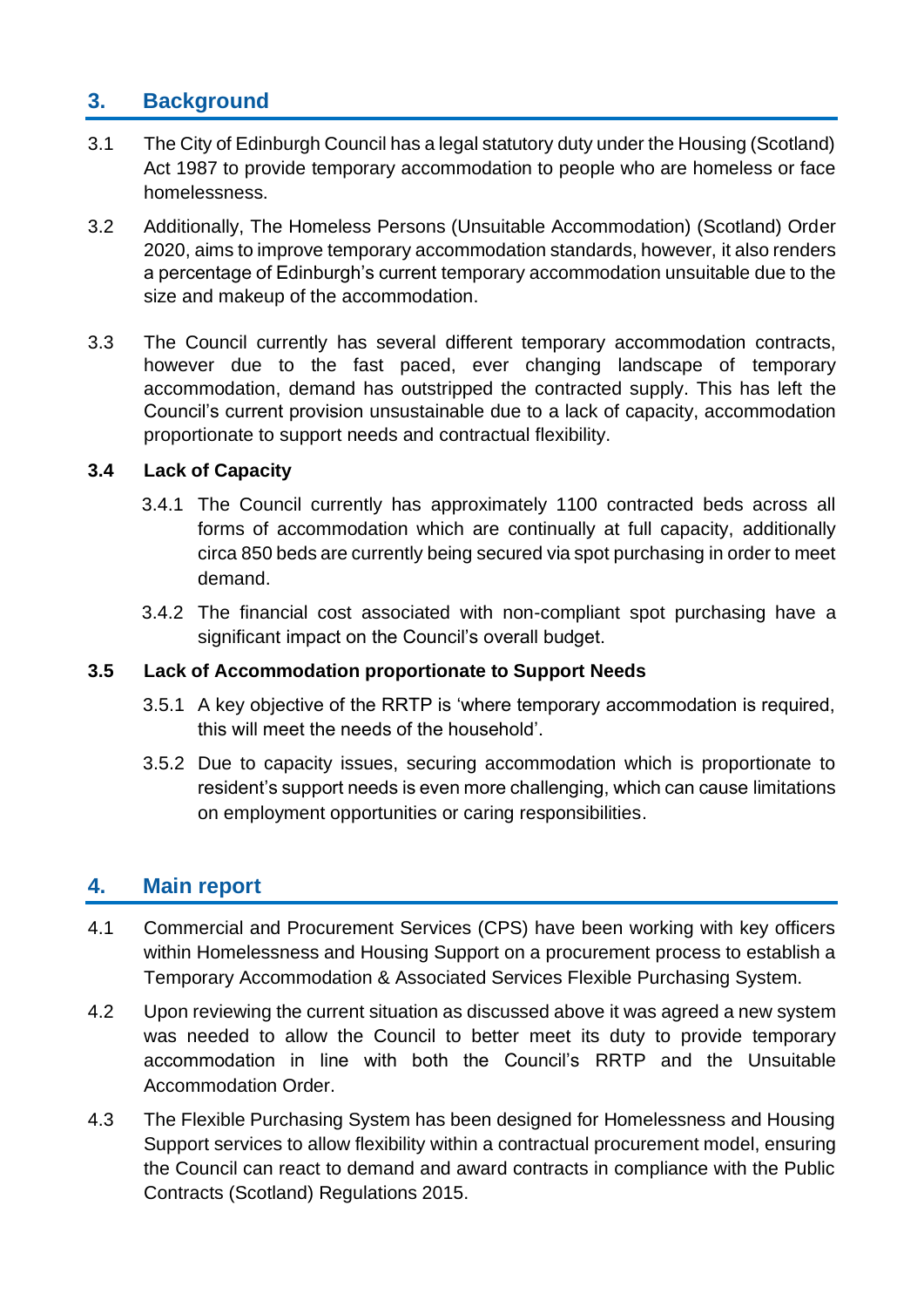- 4.4 Establishment of the Flexible Purchasing System aims to achieve the following;
	- 4.4.1 Let a fit for purpose, sustainable contract which is capable of incorporating continuous improvement; reduce non-compliant spot purchasing; maximise value for money and challenge the market to provide better value; house residents in accommodation suited to their needs; improve responsiveness to demand and compliance with regulations; promote Fair Work, Sustainability and Community Benefits, increase stability of supply and incorporate the findings of the Rapid Rehousing Transition Plan, including Housing First into Service Delivery.
	- 4.4.2 Savings achieved through the Flexible Purchasing System will also contribute to the efficiencies required to be delivered through the Homelessness transformation Prevention programme over the next three years.
- 4.5 Due to the nature of the service CPS was able to undertake a procurement procedure in accordance with the Public Contracts (Scotland) 2015 Regulations with the Light Touch Regime applied, allowing improved flexibility whilst still complying with the requirements for transparency, non-discrimination and equal treatment.
- 4.6 CPS published a Prior Information Notice (PIN) on 3rd February 2021 to engage with the market, as described further in section seven.
- 4.7 Using the Light Touch Regime has allowed the Council to build a system capable of changing, growing with demand and incorporating continuous improvement by having pre-qualified providers and removing the requirement to continually advertise contracts. The Flexible Purchasing System will be held on Public Contracts Scotland – Tender (PCST) which allows the Council to open and close the system in line with its changing requirements. When open, the system will allow new entrants to apply to join the system throughout the term without the need for an additional regulated procurement process. Any such applications will only be approved if the provider meets the required criteria, which minimises risk to the Council. Criteria may be amended by the Council from time to time as required.
- 4.8 The system has been designed to allow for the re-procurement of suitable current contracts, when they expire and future requirements including pilots and new models of delivery. Contracts must fall within the scope and nature of the Flexible Purchasing System to do so.
- 4.9 The 10-year proposed term will allow a sustainable temporary accommodation system to be developed. This will allow the Council time to work with providers to gradually build a sustainable supply of appropriate temporary accommodation at the same time as implementing purchasing preferences on a case by case basis to secure better, 'suitable' accommodation.
- 4.10 The Flexible Purchasing System has been split into four main categories; these categories are broad to allow future requirements to be procured through the system. Sub-categories have been used to define individual requirements, these can be amended or added to throughout the term of the system, to reflect demand and ensure the system remains fit for purpose.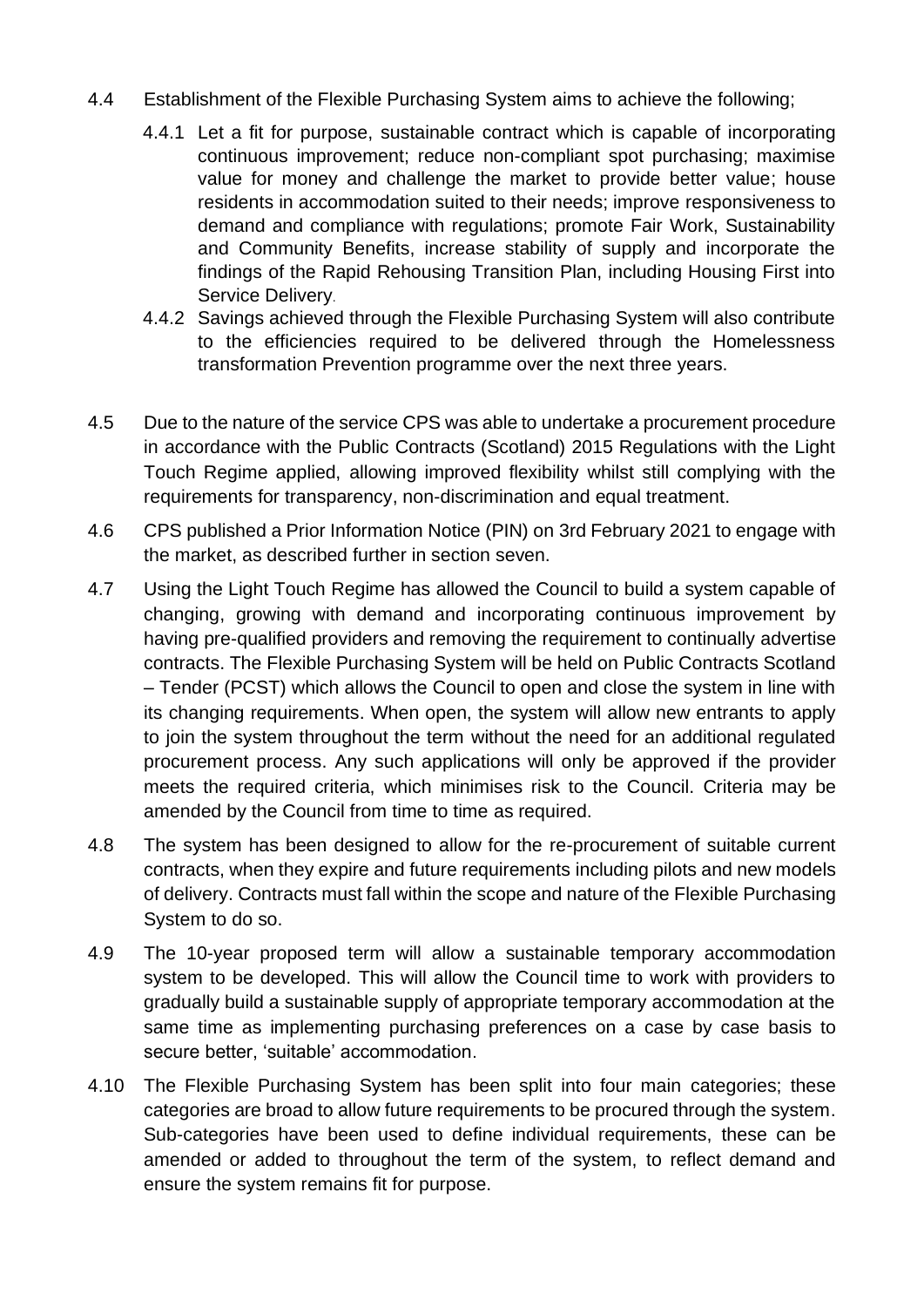4.11 The current categories are as follows;

| Category 1:<br>with  <br>Accommodation<br>Temporary<br>access to visiting support  | 1A - Private Rented<br>1B - Home Share<br>1C - Shared House                                                                               |
|------------------------------------------------------------------------------------|-------------------------------------------------------------------------------------------------------------------------------------------|
| Category 2:<br>with<br>Accommodation<br>Temporary<br>access to residential support | 2A – Supported Lodgings<br>2B – Shared House Inclusive of Support                                                                         |
| Category 3:<br><b>Emergency Accommodation with</b><br>access to visiting support   | Emergency Accommodation when<br>no<br>capacity is available through Category 1 &<br>2.                                                    |
| Category 4:<br><b>Associated Services</b>                                          | Further sub-category to be added<br>as<br>required.<br>For example; Street Work, Visiting Housing<br>Support and Homelessness Prevention. |

- 4.12 Each Category has a defined set of criteria dependent on the nature of the service being procured.
- 4.13 Once established, the Council will Call Off individual contracts (Call-Offs) for each requirement. The Council has reserved the right to negotiate all Call-Offs to ensure the service is in the best interest of the service users and achieves value for money.
- 4.14 Category 2 Temporary Accommodation with access to residential support and Category 4 – Associated Services – were set up for future use when required. Currently contracts are in place for services which would come under these categories, for example; Long Term Supported Accommodation, Homelessness Accommodation with Support for Adults and Young People, Shared Accommodation with Support for Women Suffering Domestic Abuse. Providers were encouraged to apply to join the Flexible Purchasing System and indicate which sub-category they would be able to provide. When required, contracts will be awarded to pre-qualified provider(s) using mini-competitions or direct award as appropriate.
- 4.15 In an attempt to improve the overall quality of temporary accommodation and to encourage compliance with the Unsuitable Accommodation Order, Call-Offs will be awarded for properties which do not breach the Unsuitable Accommodation Order, wherever possible. In order to secure suitable accommodation, it is intended these will be offered longer term contracts, of approximately 2-5 years.
- 4.16 Category 3 is the Council's least preferred form of temporary accommodation, as the accommodation is less likely to be suitable however there is an understanding as identified within the Council's RRTP that there may be situations where there is no capacity immediately available through Category 1 or 2, but the duty to provide accommodation still exists. Where this is the case the Council can award short term call-offs to pre-approved providers through Category 3, to bridge demand in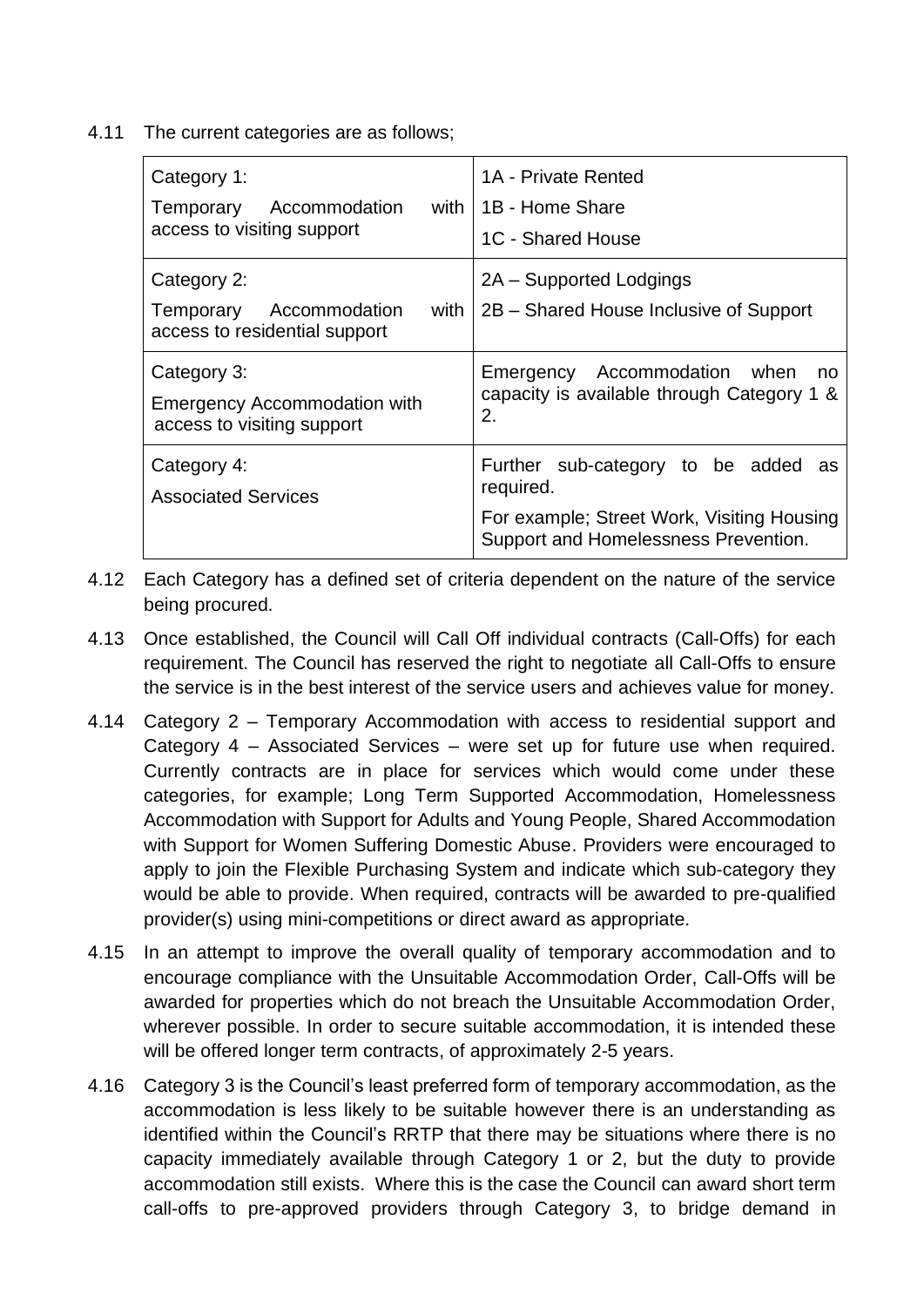emergency circumstances without relying on spot purchasing. Call offs will be made on the basis of the best interests of the service user, capacity and ranking. Where possible call-offs will be awarded to Category 3 properties with kitchen and laundry facilities.

- 4.17 After a briefing session for potentially interested providers as described in Section 7, the Flexible Purchasing System was advertised on Public Contracts Scotland, for a period of approximately 6 weeks. Further information on the tender evaluation outcome can be found in appendix one.
- 4.18 It is anticipated that the Flexible Purchasing System will commence on 1 November 2021 for an initial period of 10 years, the Council can cease use of the Purchasing System at any time.

### **5. Next Steps**

- 5.1 Early indications suggest that the procurement has attracted new capacity however, due diligence is still ongoing and as such finalised capacity may change.
- 5.2 If the proposed approach is approved by the Finance and Resource Committee, CPS will continue to work with the service area to finalise the providers to be admitted to the Flexible Purchasing System.
- 5.3 The Council will review each provider's offering and award contracts which maximise the capacity of suitable accommodation, in line with the Council's priorities.
- 5.4 As the Flexible Purchasing System will be open for application to new providers or previously unsuccessful providers who wish to reapply, throughout the term, resources of both Partnership and Planning and CPS will need to be managed.
- 5.5 The Flexible Purchasing System and subsequent contracts will be managed by Commissioning Officers within Partnership and Planning.
- 5.6 CPS will engage with the Commissioning Officers, to ensure that effective administration and contract management of the Flexible Purchasing System is delivered.
- 5.7 Where providers are unsuccessful in their initial application, they will be able to reapply as the opportunity will remain open to new applications. If providers need additional support or training to be successful, they will not be penalised or disadvantaged for doing so.
- 5.8 In line with the Public Contracts (Scotland) Regulations 2015, CPS shall publish Contract Award Notices for every new contract as required.

#### **6. Financial Impact**

6.1 The proposed service costs would be met from the Council's Housing, Family Support and Fair Work budget.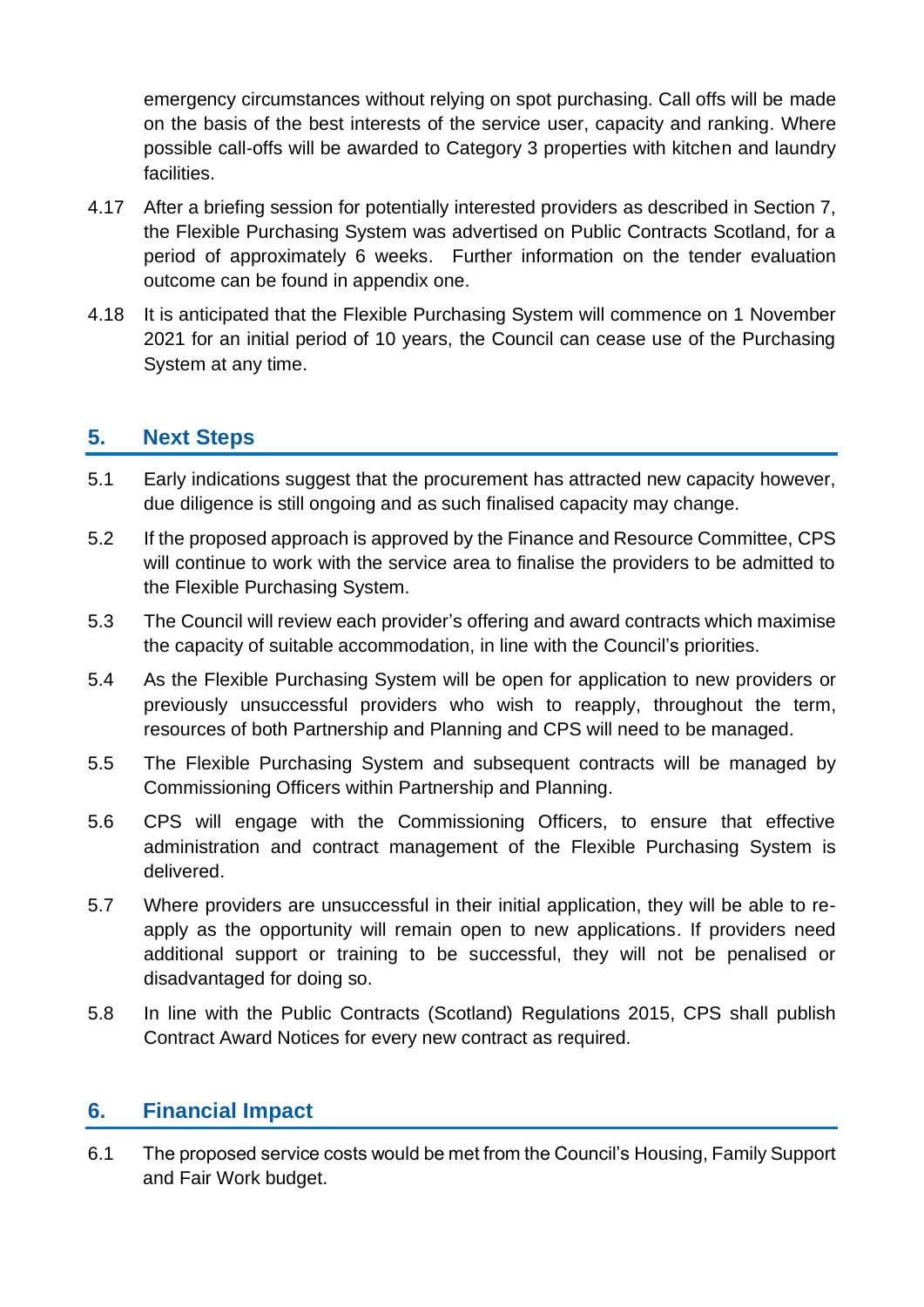- 6.2 Due to the market and to reduce the financial impact, the cost: quality ratios have been influenced by the high level of mandatory criteria required by regulations such as; HMO (House of Multiple Occupancy) licensing standards. In addition, some accommodation will also be legally subject to the requirements of the Unsuitable Accommodation Order.
- 6.3 It is anticipated that the total value of the Flexible Purchasing System over the 10 year term could be up to £434m. The anticipated annual value has been established by using current contracts value, current spot purchasing value (excluding COVID-19 accommodation) and future requirement (estimated for contract purposes to be up to 10% growth and based on current rates).
- 6.4 The total value is based on the current mix of temporary accommodation services. This may change over time and will be determined by the implementation of the Homelessness Transformational Prevention Programme and the Rapid Rehousing Transition Plan which are intended to reduce homelessness presentations and decrease demand for temporary accommodation. The reduction of spot purchasing, more extensive use of low-level support accommodation, purchase of properties for temporary accommodation, use of negotiation, increased competition and longerterm contracts for sustainable accommodation will also impact on the total value.
- 6.5 There may also be circumstances when additional demand for temporary accommodation must be met, such as Public Health emergencies (COVID-19) and a Refugee crisis (Afghanistan).
- 6.6 Successful admission to the Flexible Purchasing System is no guarantee of contract.
- 6.7 Finance and Housing, Family Support and Fair Work will establish a spend analysis tracker to ensure contracts are awarded within budget.
- 6.8 The Flexible Purchasing System has a mechanism for price reviews to better reflect market conditions and will be undertaken periodically to achieve value for money, as appropriate Delegation of Authority to the Executive Director of Place will allow for a more responsive, flexible approach to changing trends in homelessness presentations.
- 6.9 The costs associated with procuring this contract are estimated from £20,001- £35,000.

# **7. Stakeholder/Community Impact**

- 7.1 As the market is predominantly made up of sole trader, micro and SME organisations, it was anticipated several providers would be inexperienced in tendering. As provider buy in was identified as a key measure of success, it was essential to support as many interested providers as possible throughout the process.
- 7.2 In order to engage as many organisations as possible CPS published a Prior Information Notice (PIN) on 3 February 2021 to engage with the market and advertise a Talking Tenders Event.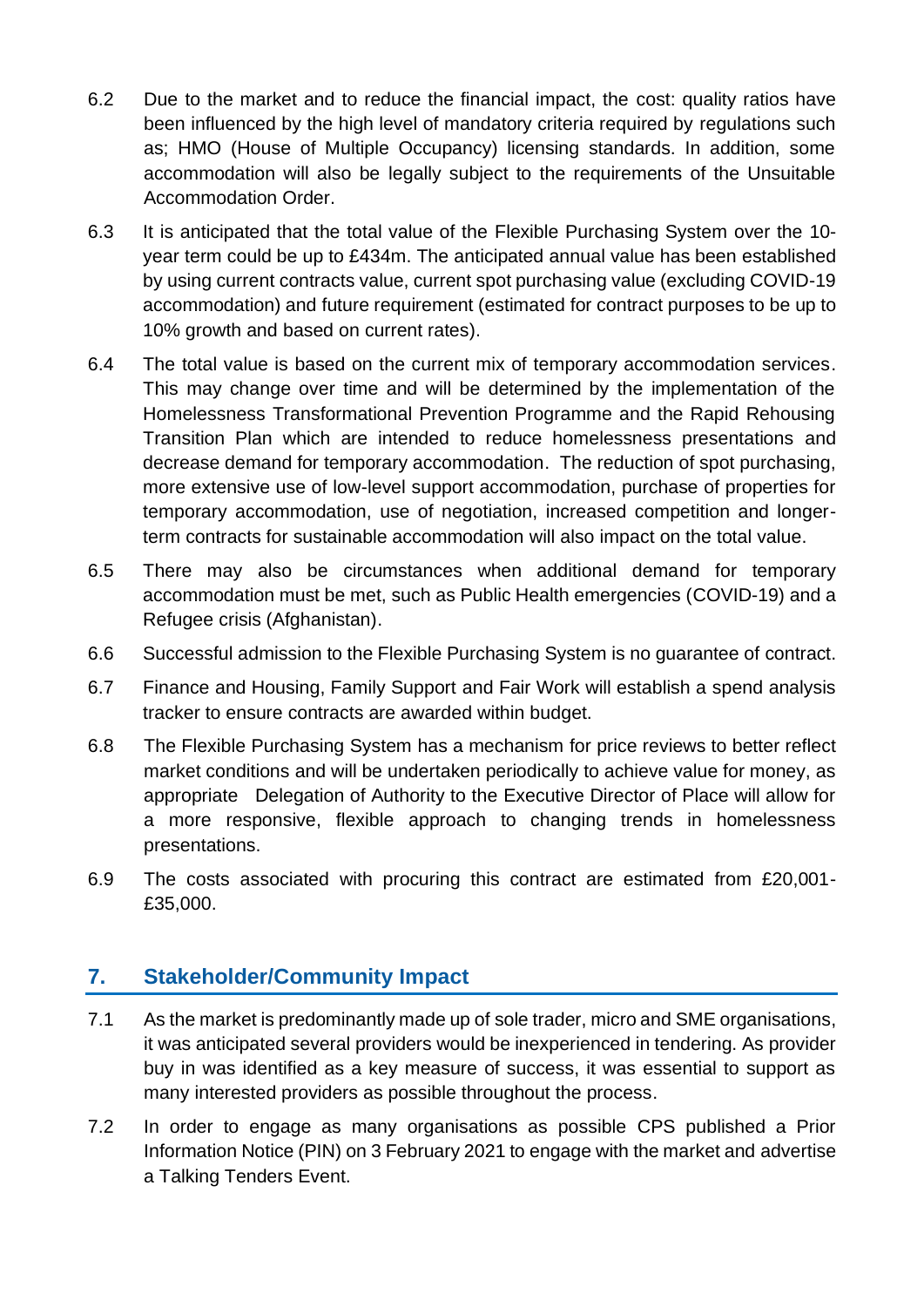- 7.3 This event was held virtually in conjunction with the Supplier Development Programme (SDP) on 23rd February 2021. The event thoroughly explained the proposed approach to interested providers, explaining the process of application and developing a step-by-step guidance document. The Supplier Development Programme also offered a range of additional support. There were 71 notes of interest on the PIN with 76 event attendees.
- 7.4 Of those who noted interest on the PIN, 48% were micro organisations, 21% small organisations, 16% medium organisations and 15% large organisations.
- 7.5 94% of attendees reported they felt more confident and encouraged to bid for the opportunity after attending the event.
- 7.6 Presentation slides, a recording of the event and the Q&A were all made publicly available via PCS after the event, alongside information on future SDP Webinars on subjects such as Sustainability, Fair Work Practices, Community Benefits and the use of tendering systems. In addition, providers were issued bespoke step by step guides on how to apply to join the System and how to navigate the online portals.
- 7.7 Once the opportunity was open for application, an additional Webinar was held in conjunction with the Supplier Development Programme, which demonstrated a live walk through of the online tender portal, showing where and how to upload the relevant documents and complete submissions. Again, the recording and Q&A were shared with all providers after the event.
- 7.8 As part of the tendering process questions were included within the tender submission in relation to Fair Work Practices, Sustainability and Community Benefits. Responses demonstrated examples of actions to reduce emissions, make efficient use of energy, use biodegradable or recycled products, minimise waste and use sustainable materials.
- 7.9 Responses also showed a commitment to deliver community benefits, proportionate to contracts awarded, examples include Employability and Skills, Supply Chain and Business Collaboration, Community Engagement and Funding/Sponsorship.
- 7.10 An IIA and DPIA have been completed. The IIA has been submitted for publication.

# **8. Background reading/external references**

- 8.1 [The City of Edinburgh Council's Rapid Rehousing Transition Plan.](https://democracy.edinburgh.gov.uk/ieListDocuments.aspx?CId=141&MId=5701&Ver=4)
- 8.2 [The Unsuitable Accommodation Order.](https://www.gov.scot/publications/amendment-homeless-persons-unsuitable-accommodation-scotland-order-2020-bria/)
- 8.3 Homelessness Services [Use of Temporary Accommodation.](https://democracy.edinburgh.gov.uk/ieListDocuments.aspx?CId=140&MId=5562&Ver=4)

# **9. Appendix**

8.4 Appendix 1 – Summary of Tendering and Evaluation Process.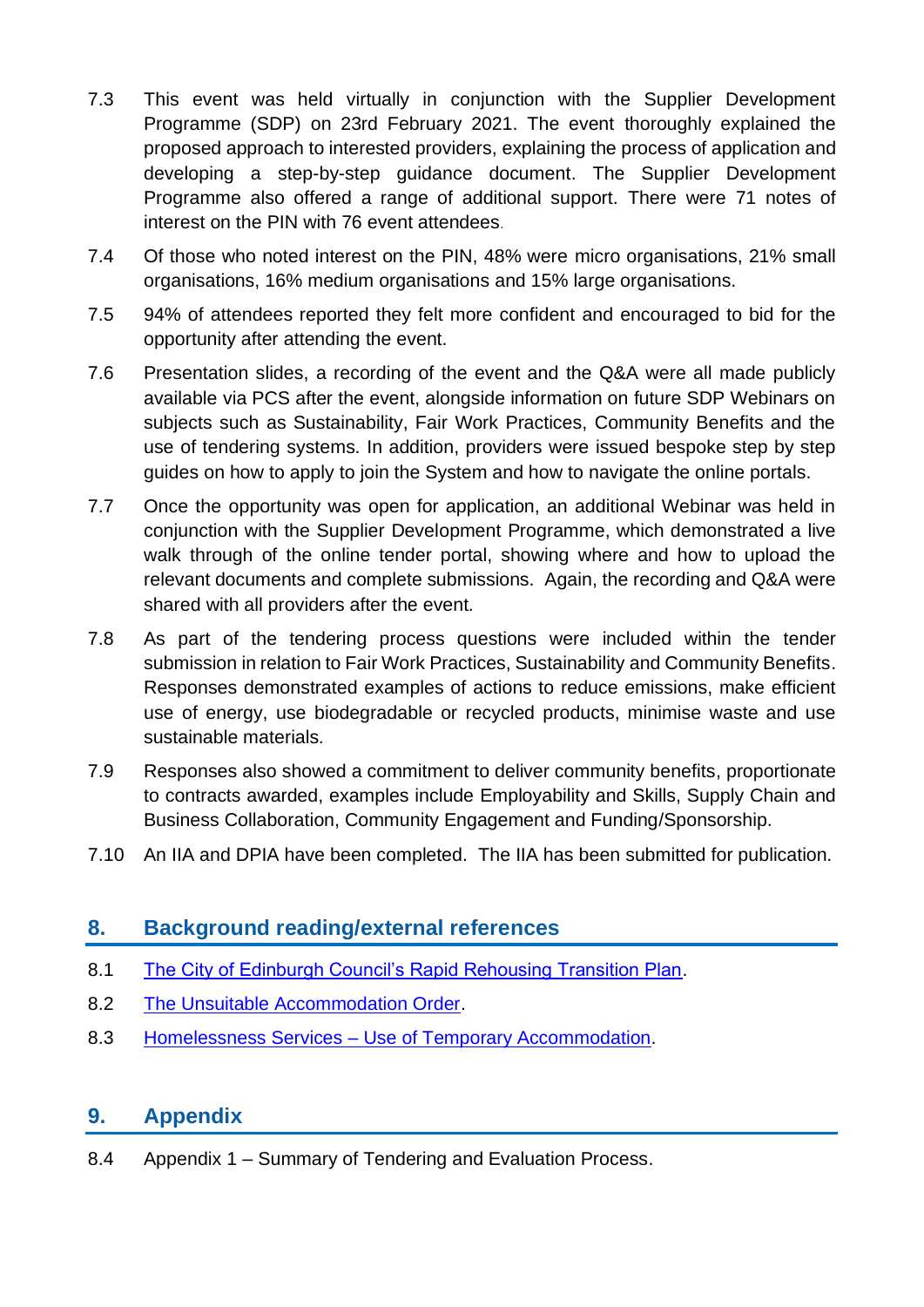# **Appendix 1 – Tender Evaluation Outcome**

| <b>Contract</b>                                                            | CT0627 Temporary Accommodation & Associated<br>Services Flexible Purchasing System. |
|----------------------------------------------------------------------------|-------------------------------------------------------------------------------------|
| Contract period                                                            | 120 months                                                                          |
| <b>Estimated Contract Value</b><br>(including extensions)                  | £434 Million                                                                        |
| <b>Procurement Route Chosen</b>                                            | Restricted Procedure – Dynamic Purchasing<br>System with Light Touch Regime.        |
|                                                                            | <b>Admission Criteria:</b>                                                          |
|                                                                            | - SPD (Single Procurement Document)                                                 |
|                                                                            | - Financial Probity Assessment                                                      |
| Admission to the Flexible<br><b>Purchasing System (Category 1)</b><br>& 3) | - Tender Submission                                                                 |
|                                                                            | - Pricing Schedule                                                                  |
|                                                                            | - Property Portfolio                                                                |
|                                                                            | - Indication of Capacity                                                            |
|                                                                            | - Police Scotland Check                                                             |
| Admission to the Flexible                                                  | - Financial Probity Assessment                                                      |
| <b>Purchasing System (Category 2)</b>                                      | - SPD                                                                               |
| 84)                                                                        | - Police Scotland Check                                                             |

|                                           | Category 1 – Temporary Accommodation with Access to Visiting Support |             |
|-------------------------------------------|----------------------------------------------------------------------|-------------|
| <b>Tenders</b><br>Returned                | 35                                                                   |             |
| Outcome                                   | Ranked pool of providers based on cost, quality evaluation.          |             |
| Cost, Quality<br><b>Split</b>             | <b>Cost: 80</b>                                                      | Quality: 20 |
| Quality<br>Threshold                      | 50% of overall average tendered score.                               |             |
| Evaluation<br>Criterion and<br>Weightings | Criteria                                                             | Weighting % |
|                                           | Q1. Service Delivery Pt.1                                            | 20          |
|                                           | Q2. Service Delivery Pt.2                                            | 15          |
|                                           | Q3. Management & Staffing                                            | 15          |
| Common<br>Questions                       | Q4. KPIs & Performance Management                                    | 10          |
|                                           | Q5. Fair Work Practices                                              | 10          |
|                                           | Q6. Business Continuity                                              | 10          |
|                                           | Q7. Sustainability                                                   | 10          |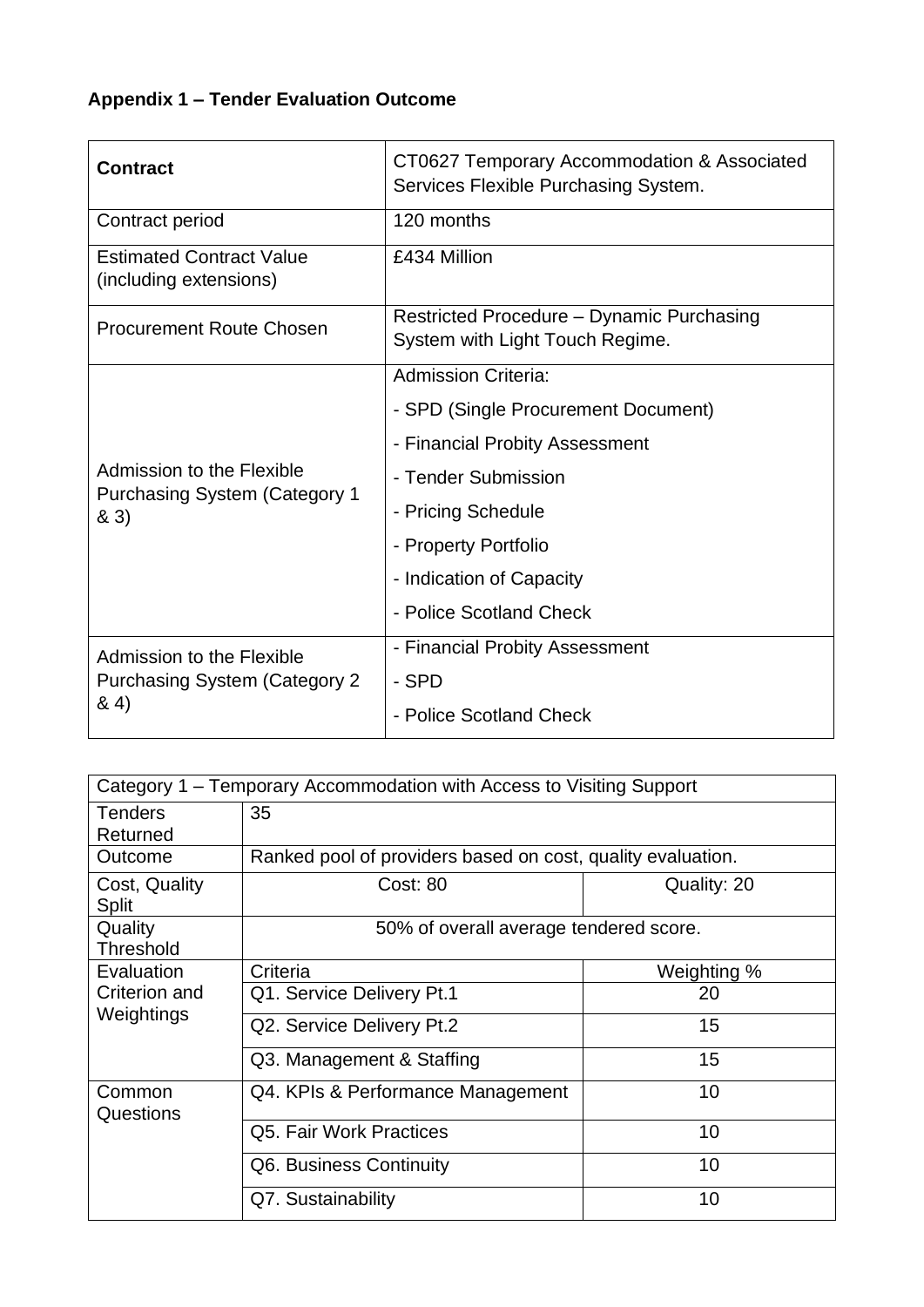|                         | Q8. Community Benefits                                                                                                                                                        | 10 |
|-------------------------|-------------------------------------------------------------------------------------------------------------------------------------------------------------------------------|----|
| Evaluation<br>Team      | Evaluated by officers from Homelessness and Housing Support.                                                                                                                  |    |
| Call-Off<br>Methodology | Mainly direct award, with option to mini-competition if required. Call-<br>Offs will be made on the basis of price, capacity, best interests of the<br>residents and ranking. |    |

| Category 2 – Temporary Accommodation with Residential Support |                                                                                                                                                                                                                                                                                                                                                                                                                                                                                                                                                                                                                                                                                                             |
|---------------------------------------------------------------|-------------------------------------------------------------------------------------------------------------------------------------------------------------------------------------------------------------------------------------------------------------------------------------------------------------------------------------------------------------------------------------------------------------------------------------------------------------------------------------------------------------------------------------------------------------------------------------------------------------------------------------------------------------------------------------------------------------|
| <b>Tenders</b><br>Returned                                    | 13                                                                                                                                                                                                                                                                                                                                                                                                                                                                                                                                                                                                                                                                                                          |
| Admission<br>Methodology                                      | Pass / Fail to provide unranked pool of appropriate providers.                                                                                                                                                                                                                                                                                                                                                                                                                                                                                                                                                                                                                                              |
| <b>SPD</b><br>Compliance                                      | SPD verified by officers from CPS.                                                                                                                                                                                                                                                                                                                                                                                                                                                                                                                                                                                                                                                                          |
| Call-Off<br>Methodology                                       | As required, mini-competitions will be undertaken with pre-approved<br>providers. Bespoke tender documents (including Tender Submission,<br>Pricing Schedule, Property Portfolio and Indication of Capacity) will<br>be issued to appropriate providers. Submissions will be evaluated by<br>officers from Homelessness and Housing Support and ranked in line<br>with contract specific cost: quality weightings. Awards will be made to<br>providers based on ranking and consider best interests of the<br>residents and capacity. Police Scotland and Financial Probity<br>Assessments will be refreshed as required. The Council has reserved<br>the right to Direct Award where appropriate to do so. |